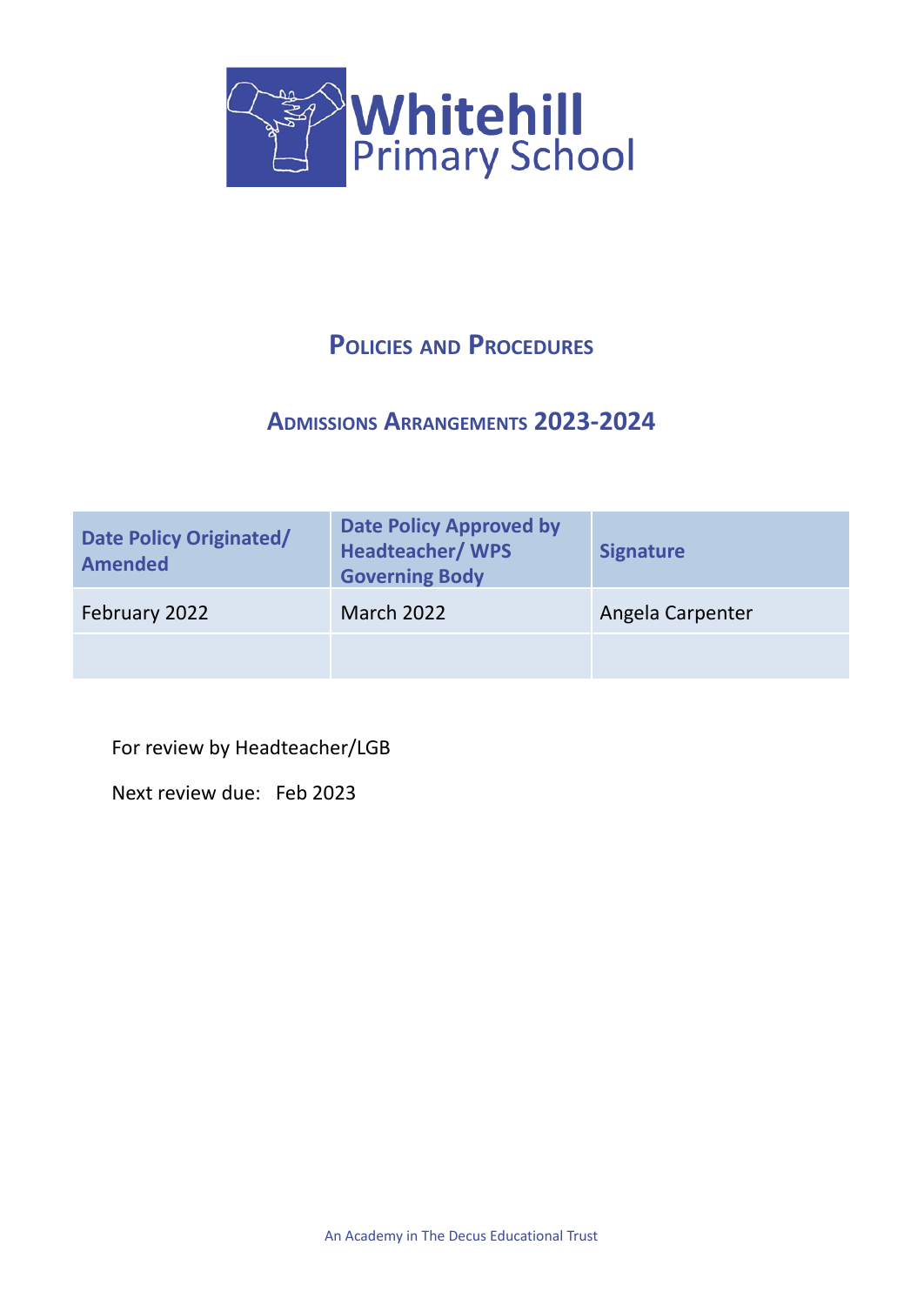# **Admissions Arrangements for Entry to Reception in September 2023**

These are the published admissions arrangements for entry into Whitehill Primary School & Nursery Reception in September 2023. In accordance with mandatory provisions of the School Admissions Code 2021, these arrangements may not be varied except in circumstances identified in paragraph 3.6 of the Code.

# **Admission:**

The Planned Admission Number (PAN) for 2023 is 90.

Before the application of the over-subscription criteria, children with a Statement of Special Educational Need (SSEN) or a Health and Care Plan (EHCP) that name the school will be admitted. As a result the published admission number will be reduced accordingly.

Where the number of children seeking admission exceeds the number of places available, the following criteria will be applied in the order in which they are set out.

#### **Deferred entry for Reception places**

Parents offered a place in Reception for their child have a right to defer the date their child takes up the place, or to take the place up part-time, until the child reaches compulsory school age. Children reach compulsory school age on 31 August, 31 December or 31 March – whichever of those three dates follows (or falls on) the child's 5th birthday. Places cannot be deferred beyond the beginning of the summer term (April) of the school year for which the offer was made.

#### **Admission of children outside their normal age group**

Parents may request that their child is admitted outside their normal age group. To do so, they should include a written request with their application, setting out the year group in which they wish their child to be allocated a place and the reasons for their request. When such a request is made, the Head will make a decision on the basis of the circumstances of the case, based on their professional judgement of what is in the best interest of the child, taking account of the evidence and rationale provided by the parents.

# **Over-Subscription:**

# 1. **Looked After Children and previously Looked After Children:**

A looked after child is a child who is (a) in the care of a local authority, or (b) being provided with accommodation by a local authority in the exercise of their social services functions (see the definition in Section 22(1) of the Children Act 1989) at the time of making an application to a school.

A previously looked after child means such children who were adopted (or subject to child arrangements orders or special guardianship orders) immediately following having been looked after and those children who appear to the admission authority to have been in state care outside of England and ceased to be in state care as a result of being adopted.

A child is regarded as having been in state care outside of England if they were in the care of or were accommodated by a public authority, a religious organisation, or any other provider of care whose sole or main purpose is to benefit society.

- 2. Medical health, social and special access reasons will be applied in accordance with the School's legal obligations, in particular those under the Equality Act 2010. Priority will be given to those eligible children whose mental or physical impairment means they have a demonstrable and significant need to attend a particular school. Equally this priority will apply to children whose parents'/guardians' mental or physical health or social needs mean they have a demonstrable and significant need to attend a particular school. Such claims will need to be supported by written evidence from a suitably qualified medical or other practitioner who can demonstrate a special connection between these needs and the particular school.
- 3. Children who have a sibling who will be attending the School when the applicant joins. In this context, sibling refers to children who live as brother or sister in the same house, including natural brothers or sisters, adopted siblings, stepbrothers or sisters and foster brothers and sisters.
- 4. Children who have a parent who is a member of staff provided that they have been employed for a minimum of two years and/or are recruited to fill a vacant post for which there is a demonstrable skills shortage.